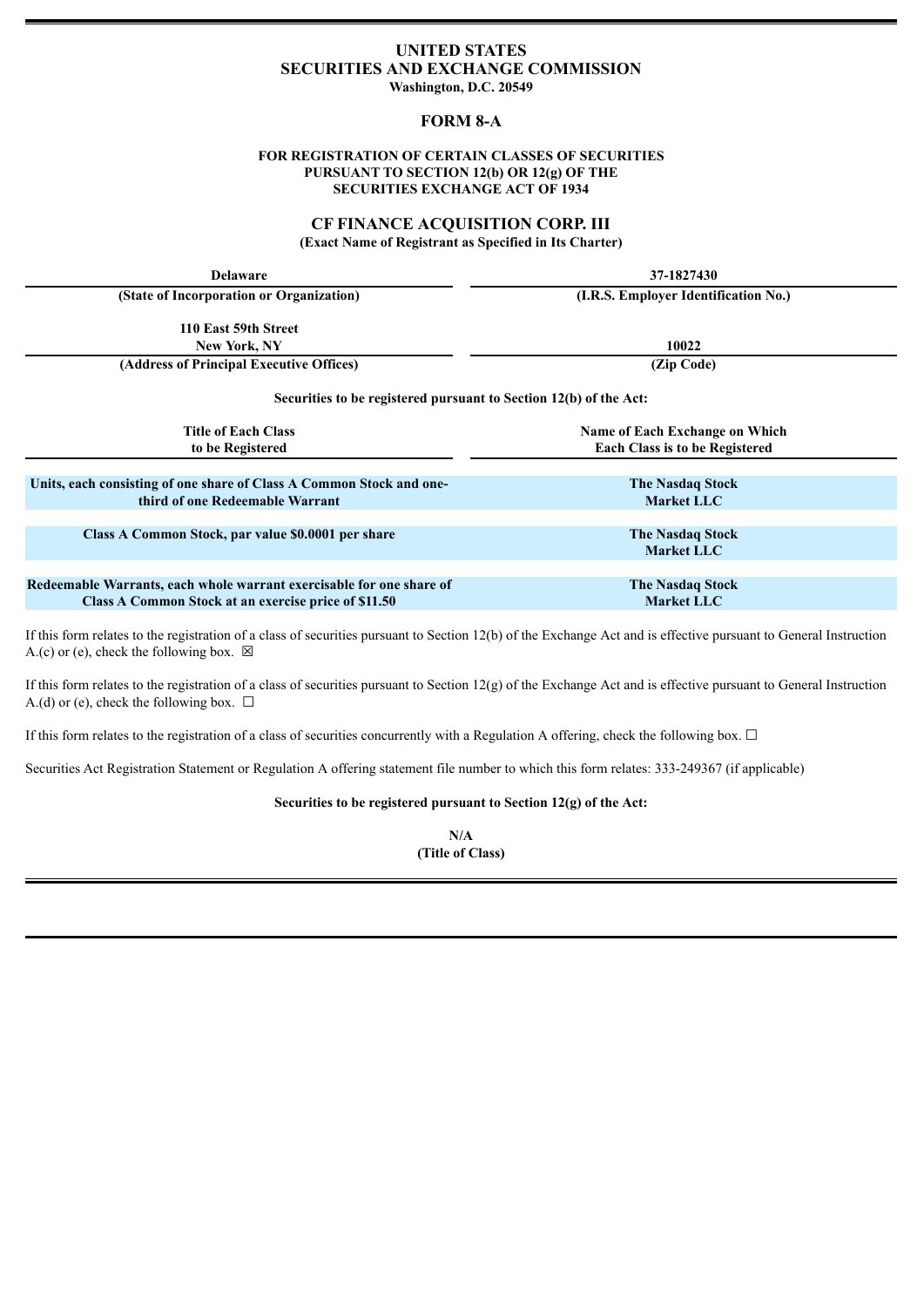### **Item 1. Description of Registrant's Securities to be Registered.**

The securities to be registered hereby are the units, Class A common stock and warrants to purchase shares of Class A common stock of CF Finance Acquisition Corp. III (the "**Company**"). The description of the units, Class A common stock and warrants contained in the section entitled "Description of Securities" in the prospectus included in the Company's Registration Statement on Form S-1 (File No. 333-249367) filed with the U.S. Securities and Exchange Commission on October 7, 2020, as amended from time to time (the "**Registration Statement**"), to which this Form 8-A relates, is incorporated herein by reference. Any form of prospectus or prospectus supplement to the Registration Statement that includes such descriptions and that is subsequently filed is also incorporated by reference herein.

#### **Item 2. Exhibits.**

The following exhibits have been filed as exhibits to the Registration Statement, as amended, and are incorporated herein by reference:

| <b>Exhibit No.</b> | Description                                                                                                                                                                                                                                                                                                            |
|--------------------|------------------------------------------------------------------------------------------------------------------------------------------------------------------------------------------------------------------------------------------------------------------------------------------------------------------------|
| $\overline{3.1}$   | Certificate of Incorporation (incorporated by reference to Exhibit 3.1 to the Company's Registration Statement on Form S-1 (File No. 333-<br>249367), filed with the Securities and Exchange Commission on October 7, 2020).                                                                                           |
|                    |                                                                                                                                                                                                                                                                                                                        |
| 3.2                | Form of Amended and Restated Certificate of Incorporation (incorporated by reference to Exhibit 3.2 to the Company's Registration<br>Statement on Form S-1/A (File No. 333-249367, filed with the Securities and Exchange Commission on November 9, 2020).                                                             |
|                    |                                                                                                                                                                                                                                                                                                                        |
| 3.3                | First Certificate of Amendment of Certificate of Incorporation (incorporated by reference to Exhibit 3.2 to the Company's Registration<br>Statement on Form S-1 (File No. 333-249367, filed with the Securities and Exchange Commission on October 7, 2020).                                                           |
|                    |                                                                                                                                                                                                                                                                                                                        |
| 3.4                | Second Certificate of Amendment of Certificate of Incorporation (incorporated by reference to Exhibit 3.3 to the Company's Registration<br>Statement on Form S-1 (File No. 333-249367, filed with the Securities and Exchange Commission on October 7, 2020).                                                          |
|                    |                                                                                                                                                                                                                                                                                                                        |
| 3.5                | Third Certificate of Amendment of Certificate of Incorporation (incorporated by reference to Exhibit 3.3 to the Company's Registration<br>Statement on Form S-1 (File No. 333-249367, filed with the Securities and Exchange Commission on October 7, 2020).                                                           |
|                    |                                                                                                                                                                                                                                                                                                                        |
| 3.6                | Amended and Restated Bylaws (incorporated by reference to Exhibit 3.6 to the Company's Registration Statement on Form S-1/A (File No.<br>333-249367), filed with the Securities and Exchange Commission on October 21, 2020).                                                                                          |
|                    |                                                                                                                                                                                                                                                                                                                        |
| 4.1                | Specimen Unit Certificate (incorporated by reference to Exhibit 4.1 to the Company's Registration Statement on Form S-1/A (File No. 333-<br>249367), filed with the Securities and Exchange Commission on October 21, 2020).                                                                                           |
|                    |                                                                                                                                                                                                                                                                                                                        |
| 4.2                | Specimen Class A Common Stock Certificate (incorporated by reference to Exhibit 4.2 to the Company's Registration Statement on Form<br>S-1/A (File No. 333-249367), filed with the Securities and Exchange Commission on October 21, 2020).                                                                            |
|                    |                                                                                                                                                                                                                                                                                                                        |
| 4.3                | Specimen Warrant Certificate (incorporated by reference to Exhibit 4.3 to the Company's Registration Statement on Form S-1/A (File No.<br>333-249367), filed with the Securities and Exchange Commission on October 21, 2020).                                                                                         |
|                    |                                                                                                                                                                                                                                                                                                                        |
| 4.4                | Form of Warrant Agreement between Continental Stock Transfer & Trust Company and the Company (incorporated by reference to Exhibit<br>4.4 to the Company's Registration Statement on Form S-1/A (File No. 333-249367), filed with the Securities and Exchange Commission on<br>October 21, 2020).                      |
|                    |                                                                                                                                                                                                                                                                                                                        |
| 10.3               | Form of Investment Management Trust Agreement between Continental Stock Transfer & Trust Company and the Company (incorporated<br>by reference to Exhibit 10.3 to the Company's Registration Statement on Form S-1/A (File No. 333-249367), filed with the Securities and<br>Exchange Commission on November 9, 2020). |
|                    |                                                                                                                                                                                                                                                                                                                        |
| 10.4               | Form of Registration Rights Agreement between the Company and certain security holders (incorporated by reference to Exhibit 10.4 to the                                                                                                                                                                               |
|                    | Company's Registration Statement on Form S-1/A (File No. 333-249367), filed with the Securities and Exchange Commission on October<br>$21, 2020$ ).                                                                                                                                                                    |
|                    |                                                                                                                                                                                                                                                                                                                        |

1